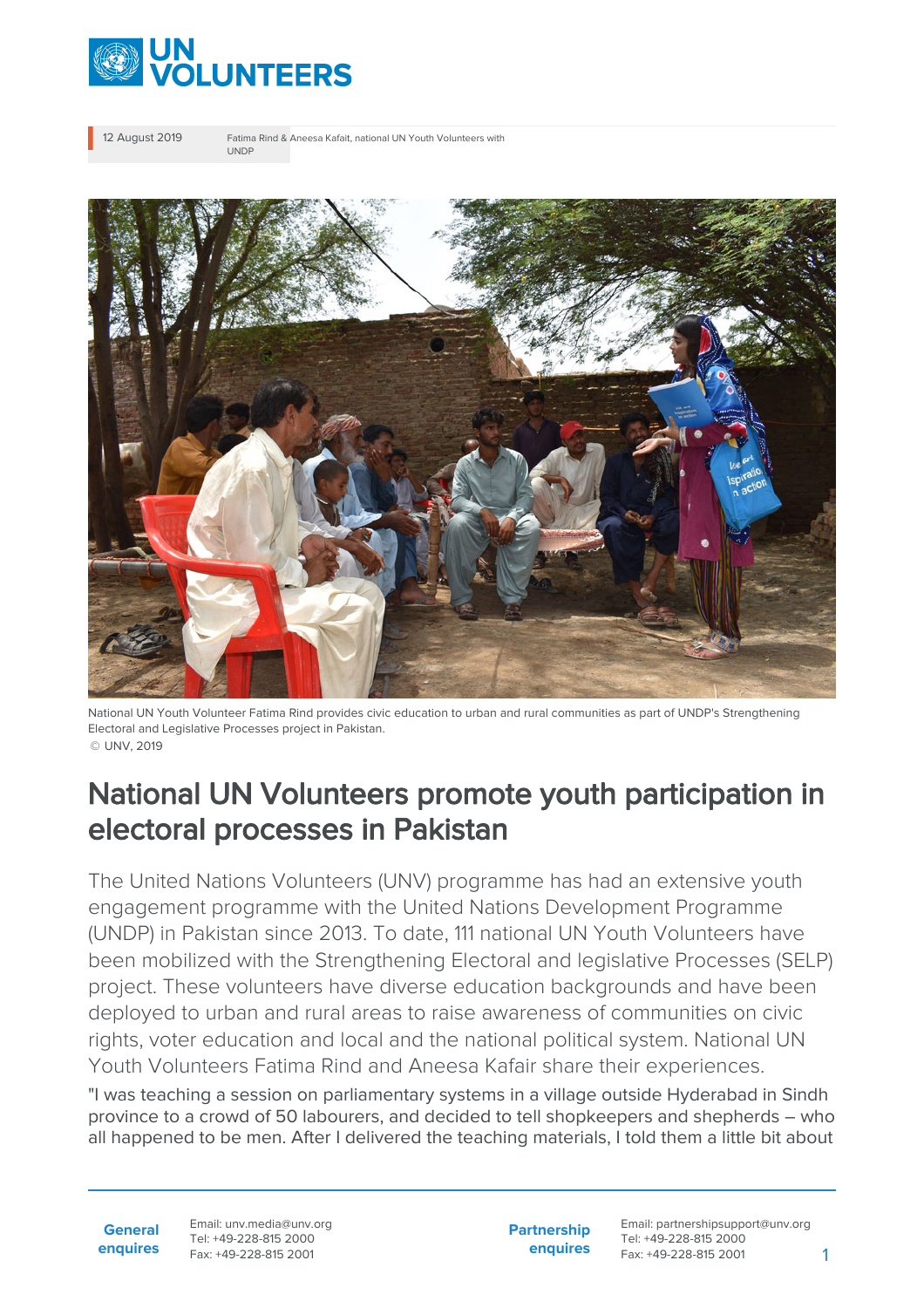

myself, my education background and my volunteer work with UNDP."

## **I** i wanted them to see me beyond my gender. I wanted them to see that women and girls can also lead, if given the right schooling and education opportunity. --national UN Volunteer with UNDP Fatima Rind

"Once my presentation was over, a shepherd approached me with a smile. He told me that my story had inspired him to enroll his seven-year old physically impaired daughter in school, so that one day she will inspire others to do the same. That was a moment of pride for me to serve as a volunteer."

This is what Fatima Rind, national UN Youth Volunteer, finds rewarding in her work providing civic education to urban and rural communities in Pakistan.

She is part of the fourth batch of 35 Youth Volunteers deployed with UNDP Pakistan's Strengthening Electoral and Legislative Processes project, funded by UKaid and USAID. These volunteers provide education and awareness on civic matters, including voter' education and local and national political systems.

**44** "The ingenuity and passion of the UN Civic Education Youth Volunteers to share with and engage local communities on their civic duties and rights, and how to be an engaged and informed citizen, has inspired thousands in Pakistan, including me. While the UNV portion of the overall project, Strengthening Electoral and Legislative Processes, is relatively small, I believe its impact, through the relationships with universities and the participation of youth, is extremely impactful. --Darren Nance, Chief Technical Advisor, Strengthening Electoral and Legislative Processes project, UNDP Pakistan

Aneesa Kafait, national UN Youth Volunteer with UNDP, sensitizes men on the importance of women engaging in the electoral process. (©UNV, 2019)

**General enquires** Email: unv.media@unv.org Tel: +49-228-815 2000 Fax: +49-228-815 2001

**Partnership enquires**

Email: partnershipsupport@unv.org Tel: +49-228-815 2000 Fax: +49-228-815 2001 2